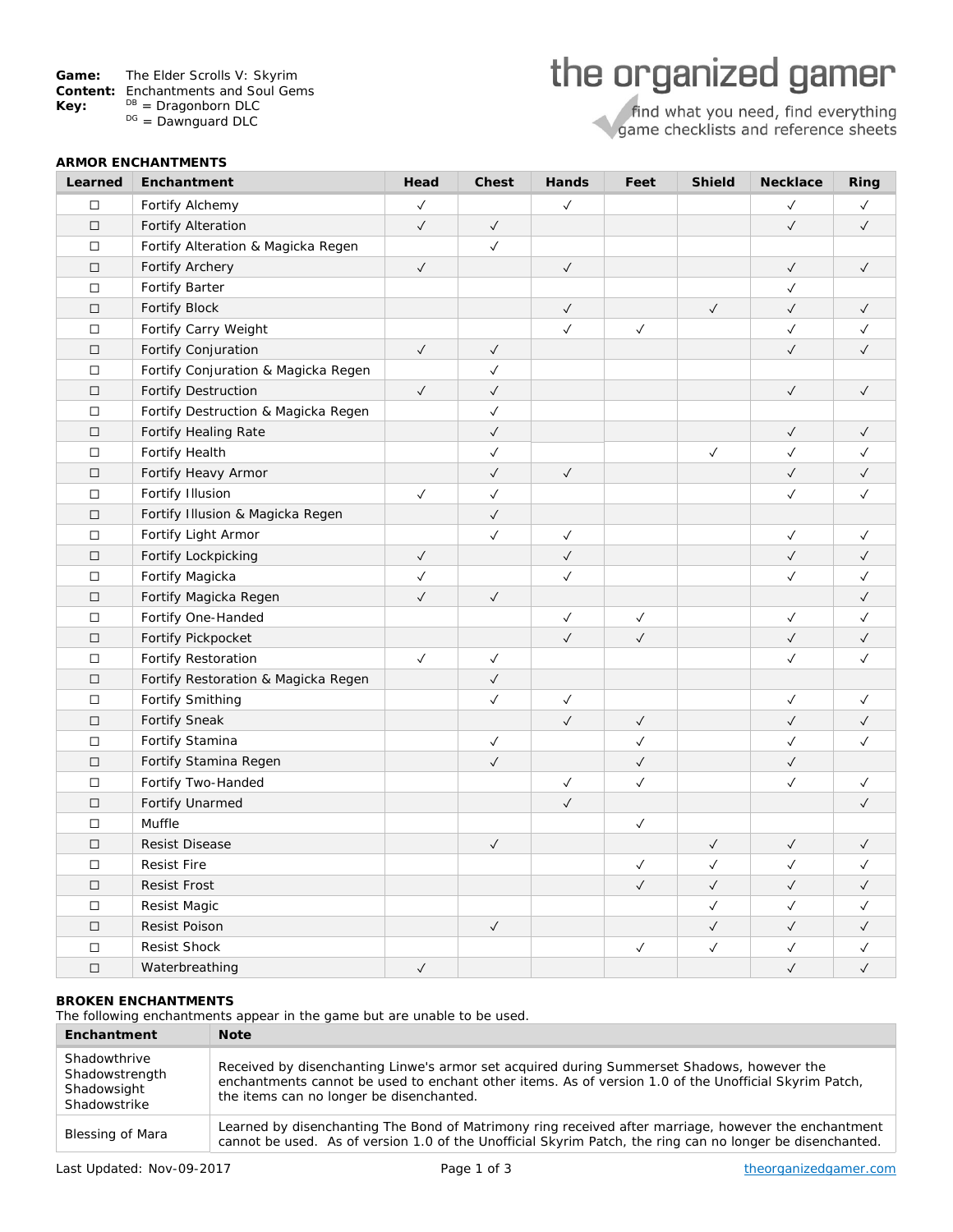#### **WEAPON ENCHANTMENTS**

| Learned | Enchantment                | <b>Note</b>                                                                                                                                                                                                                                                                                                                                                                                                                                                                                 |
|---------|----------------------------|---------------------------------------------------------------------------------------------------------------------------------------------------------------------------------------------------------------------------------------------------------------------------------------------------------------------------------------------------------------------------------------------------------------------------------------------------------------------------------------------|
| $\Box$  | Absorb Health              | Transfers some of the target's health to the player.                                                                                                                                                                                                                                                                                                                                                                                                                                        |
| $\Box$  | Absorb Magicka             | Transfers some of the target's magicka to the player.                                                                                                                                                                                                                                                                                                                                                                                                                                       |
| $\Box$  | Absorb Stamina             | Transfers some of the target's stamina to the player.                                                                                                                                                                                                                                                                                                                                                                                                                                       |
| $\Box$  | Banish                     | Sends conjured daedra back to Oblivion. Daedra include Flame, Frost, Storm Atronach and<br>Dremora.                                                                                                                                                                                                                                                                                                                                                                                         |
| $\Box$  | Chaos Damage <sup>DB</sup> | Learned by disenchanting purchased or looted weapons with the Chaos enchantment. 50%<br>chance for each element of fire, frost, and shock to do a variable amount of damage based on<br>enchanting skill.                                                                                                                                                                                                                                                                                   |
| $\Box$  | Fear                       | Creatures and people flee from combat.                                                                                                                                                                                                                                                                                                                                                                                                                                                      |
| $\Box$  | Fiery Soul Trap            | Learned by disenchanting the Steel Battleaxe of Fiery Souls acquired during Coming of Age.<br>Traps souls and burns targets.                                                                                                                                                                                                                                                                                                                                                                |
| $\Box$  | Fire Damage                |                                                                                                                                                                                                                                                                                                                                                                                                                                                                                             |
| $\Box$  | Frost Damage               |                                                                                                                                                                                                                                                                                                                                                                                                                                                                                             |
| $\Box$  | <b>Huntsman's Prowess</b>  | Learned by disenchanting the Poacher's Axe found in Halted Stream Camp. 3 points of extra<br>damage to animals.                                                                                                                                                                                                                                                                                                                                                                             |
| $\Box$  | Magicka Damage             | Decreases the target's Magicka.                                                                                                                                                                                                                                                                                                                                                                                                                                                             |
| $\Box$  | <b>Notched Pickaxe</b>     | Learned by disenchanting the Notched Pickaxe found at the Throat of the World.<br>Enchantment is always +5 to smithing with a variable on shock damage based on enchanting<br>skill. Cannot raise smithing above 100, and dual wielding weapons with this enchantment<br>doesn't stack the effect. Enchantment doesn't work as expected unless as least version 2.0.0<br>of the Unofficial Skyrim Patch is installed. If version 1.3.3 is installed, the pickaxe cannot be<br>disenchanted. |
| $\Box$  | Paralyze                   | Chance to paralyze the target.                                                                                                                                                                                                                                                                                                                                                                                                                                                              |
| $\Box$  | Shock Damage               |                                                                                                                                                                                                                                                                                                                                                                                                                                                                                             |
| $\Box$  | Silent Moons Enchant       | Learned by disenchanting a Lunar weapon found at Silent Moons Camp. Burns the target<br>between the game hours of 9:00 pm and 5:00 am regardless of lunar phase, weather, or<br>indoor/outdoor location. However, this enchantment won't actually do damage unless a least<br>version 1.0 of the Unofficial Skyrim Patch is installed.                                                                                                                                                      |
| $\Box$  | Soul Trap                  | Traps the soul of the target if an empty soul gem of the correct size is available.                                                                                                                                                                                                                                                                                                                                                                                                         |
| $\Box$  | Stamina Damage             | Decreases the target's stamina.                                                                                                                                                                                                                                                                                                                                                                                                                                                             |
| □       | <b>Turn Undead</b>         | Causes undead enemies, such as draugr, skeletons, and vampires to flee.                                                                                                                                                                                                                                                                                                                                                                                                                     |

#### **TYPES OF SOUL GEMS**

| Soul Gem              | <b>Description</b>                                                                                                                                        |
|-----------------------|-----------------------------------------------------------------------------------------------------------------------------------------------------------|
| Petty Soul Gem        | Can hold petty souls.                                                                                                                                     |
| Lesser Soul Gem       | Can hold lesser and petty souls.                                                                                                                          |
| Common Soul Gem       | Can hold common, lesser and petty souls.                                                                                                                  |
| Greater Soul Gem      | Can hold greater, common, lesser and petty souls.                                                                                                         |
| <b>Grand Soul Gem</b> | Can hold any soul, excluding those of humanoids.                                                                                                          |
| <b>Black Soul Gem</b> | Can hold any soul, including those of humanoids.                                                                                                          |
| Azura's Star          | Reward during The Black Star if you purify the star by returning to the shrine.<br>Acts like a reusable Grand Soul Gem.                                   |
| The Black Star        | Reward during The Black Star if you purify the star by talking to Nelacar.<br>Acts like a reusable Black Soul Gem.                                        |
| Wylandriah's Soul Gem | This soul gem is fillable and can be used for enchanting, but doing so will consume the gem and make<br>the Hunt and Gather quest impossible to complete. |
| Soul Gem Fragment     | Minor loot. Cannot be used for enchanting or holding souls.                                                                                               |

### **HOW TO EMPTY A SOUL GEM**

To empty a soul gem, drop it on the ground. When it is picked up, it will be empty. This is useful when you have a lower level soul trapped in a large soul gem (e.g. a petty soul in a grand soul gem).